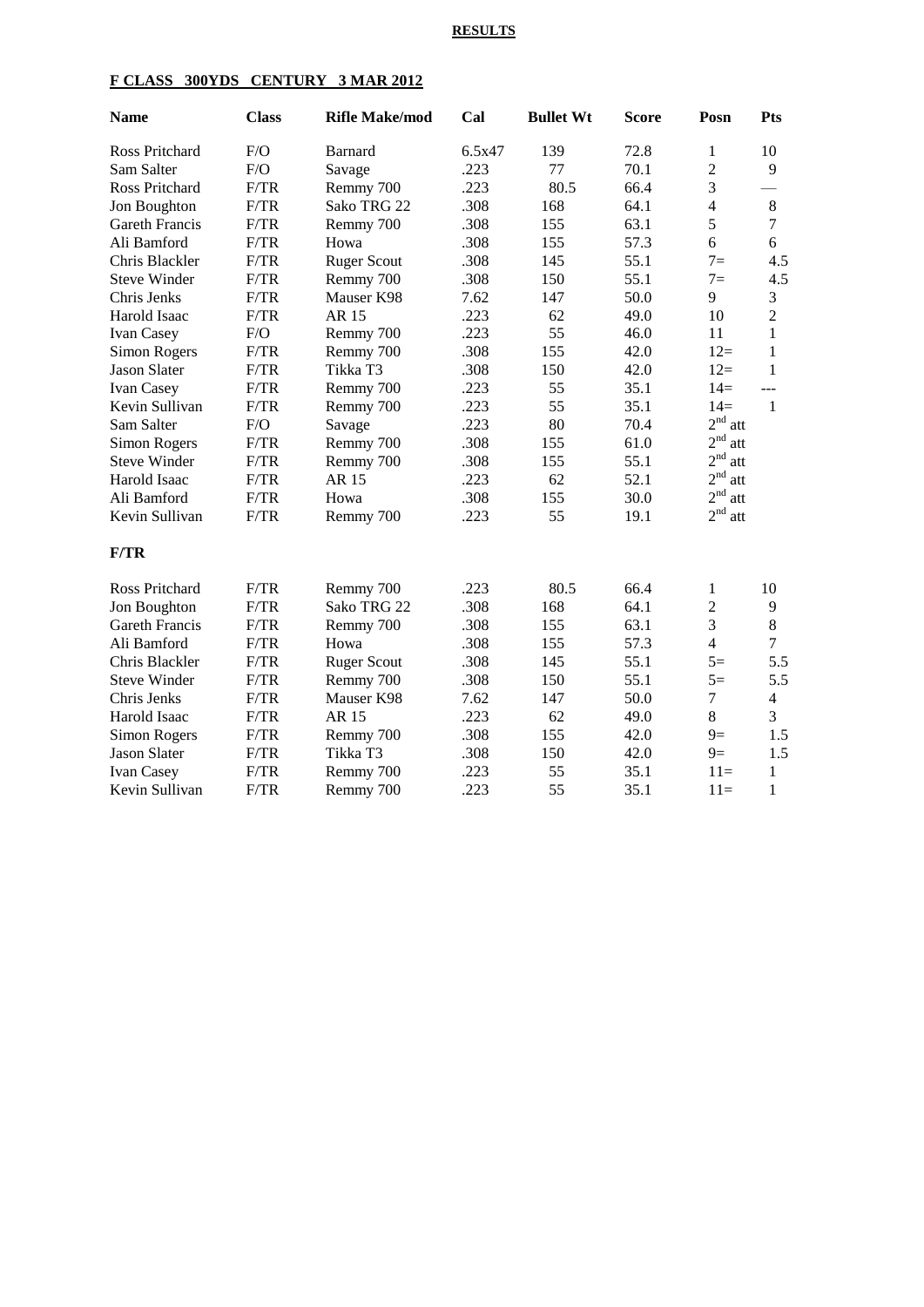# **F CLASS 400YDS BULFORD 'E' 11 MAR 2012**

| <b>Name</b>           | <b>Class</b> | <b>Rifle Make/mod</b> | Cal      | <b>Bullet Wt</b> | <b>Score</b> | Posn           | <b>Pts</b>     |
|-----------------------|--------------|-----------------------|----------|------------------|--------------|----------------|----------------|
| Ross Pritchard        | F/O          | <b>Barnard</b>        | 6.5x47   | 140              | 75.13        | 1              | 10             |
| Richard Sharman       | F/O          | <b>RPA</b>            | 6BR      | 105              | 75.11        | $\overline{2}$ | 9              |
| Jon Boughton          | F/TR         | Sako TRG 22           | .308     | 155              | 73.10        | 3              | $\,8\,$        |
| <b>Barry Dowsett</b>  | F/O          | Surgeon               | 6.5x47   | 140              | 73.9         | $\overline{4}$ | $\overline{7}$ |
| <b>Mick East</b>      | F/O          | Shilen                | 6 Dasher | 105              | 72.8         | 5              | 6              |
| <b>Mick East</b>      | F/TR         | Tikka M55             | .223     | 90               | 72.6         | 6              |                |
| Sam Salter            | F/O          | Savage                | .223     | 80               | 71.5         | $\overline{7}$ | 5              |
| Steve Jugg            | F/O          | <b>GBR</b>            | 6.5x47   | 139              | 68.2         | 8              | $\overline{4}$ |
| Pete Smith            | F/TR         | SGC AR15              | .223     | 69               | 67.3         | 9              | 3              |
| <b>Richard Salter</b> | F/O          | Savage                | .223     | 80               | 66.3         | $10=$          | 1.5            |
| Ian Smedley           | F/TR         | Sako TRG 22           | .308     | 175              | 66.3         | $10=$          | 1.5            |
| <b>Jason Slater</b>   | F/TR         | Tikka T3              | .308     | 150              | 65.4         | 12             | $\mathbf{1}$   |
| <b>Steve Winder</b>   | F/TR         | Remmy 700             | .308     | 155              | 64.4         | 13             | $\mathbf{1}$   |
| Chris Blackler        | F/TR         | <b>Ruger Scout</b>    | .308     | 145              | 60.0         | 14             | $\mathbf{1}$   |
| <b>Matt Grant</b>     | F/TR         | Tikka T3              | .308     | 147              | 59.2         | 15             | 1              |
| Ivan Casey            | F/TR         | Remmy 700             | .223     | 55               | 58.1         | 16             | $\mathbf{1}$   |
| Chris Jenks           | F/TR         | Mauser K98            | 7.62     | 147              | 56.3         | 17             | $\mathbf{1}$   |
| Peter Kiy             | F/TR         | Enfield               | 7.62     | 145              | 51.2         | 18             | $\mathbf{1}$   |
| <b>Brian Pedersen</b> | F/TR         | P Hale T4             | 7.62     | 145              | 42.1         | 19             | $\mathbf{1}$   |
| Harold Isaac          | F/TR         | AR15                  | .223     | 55               | 34.0         | 20             | $\mathbf{1}$   |
| Nigel Casperd         | F/O          | Enfield               | .303     | $\overline{?}$   | 32.0         | 21             | $\mathbf{1}$   |
| F/TR                  |              |                       |          |                  |              |                |                |
| Jon Boughton          | F/TR         | Sako TRG 22           | .308     | 155              | 73.10        | 1              | 10             |
| <b>Mick East</b>      | F/TR         | Tikka M55             | .223     | 90               | 72.6         | $\overline{2}$ | 9              |
| Pete Smith            | F/TR         | SGC AR15              | .223     | 69               | 67.3         | 3              | $\,$ 8 $\,$    |
| Ian Smedley           | F/TR         | Sako TRG 22           | .308     | 175              | 66.3         | $\overline{4}$ | $\tau$         |
| <b>Jason Slater</b>   | F/TR         | Tikka T3              | .308     | 150              | 65.4         | 5              | 6              |
| <b>Steve Winder</b>   | F/TR         | Remmy 700             | .308     | 155              | 64.4         | 6              | 5              |
| Chris Blackler        | F/TR         | <b>Ruger Scout</b>    | .308     | 145              | 60.0         | $\overline{7}$ | $\overline{4}$ |
| <b>Matt Grant</b>     | F/TR         | Tikka T3              | .308     | 147              | 59.2         | 8              | 3              |
| Ivan Casey            | F/TR         | Remmy 700             | .223     | 55               | 58.1         | 9              | $\overline{2}$ |
| Chris Jenks           | F/TR         | Mauser K98            | 7.62     | 147              | 56.3         | 10             | $\mathbf{1}$   |
| Peter Kiy             | F/TR         | Enfield               | 7.62     | 145              | 51.2         | 11             | $\mathbf{1}$   |
| <b>Brian Pedersen</b> | F/TR         | P Hale T <sub>4</sub> | 7.62     | 145              | 42.1         | 12             | $\mathbf{1}$   |
| Harold Isaac          | F/TR         | AR15                  | .223     | 55               | 34.0         | 13             | $\mathbf{1}$   |